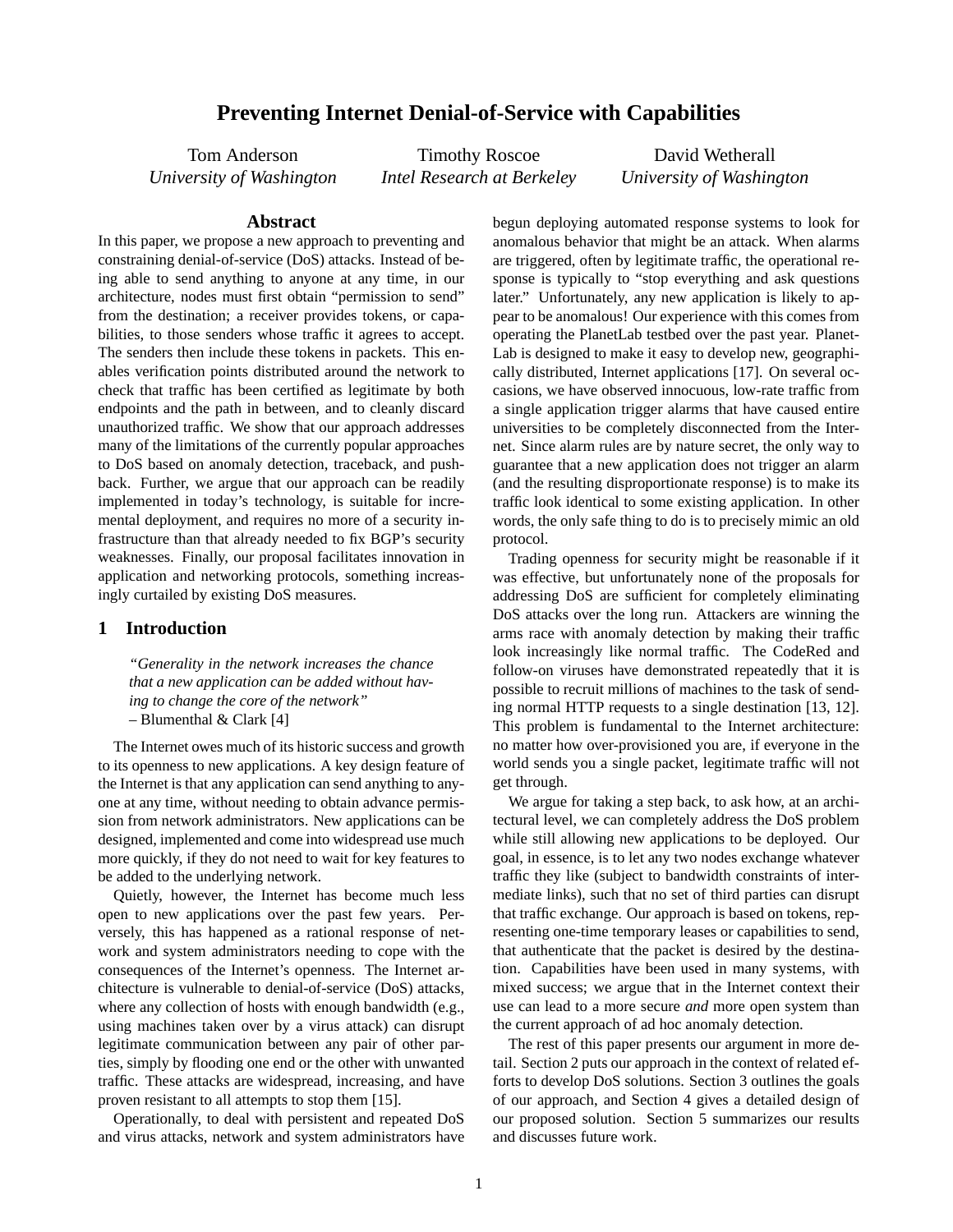# **2 Background and Related Work**

Internet denial-of-service (DoS) attacks work by flooding some limited resource on the Internet, thereby preventing legitimate users from accessing that resource. Targets include the bandwidth of access links and other network bottlenecks, and also the computing and memory resources on servers, clients, routers, and firewalls. For example, some low-end routers will crash if they are sent pings at too fast a rate, because their CPU becomes overwhelmed. While this might seem to be easily fixed by building more robust software, as a practical matter, almost every device connected to the Internet has some vulnerability to a flooding attack, just as almost every host on the Internet is vulnerable to a virus attack.

As DoS attacks have become more frequent and persistent, the DoS problem has inspired an avalanche of research into solutions. Our work generalizes and builds on several of these efforts, particularly the pushback [10] and secure overlay proposals [8, 1].

Most of the evaluation of DoS solutions has focused on their feasibility and/or effectiveness in preventing DoS attacks. While this is clearly important, we also draw attention to a different kind of issue with existing work in this field: the future *consequences* for the Internet and its applications if these approaches are adopted. Our experience with new applications on PlanetLab indicates that a good DoS solution must not only be effective, it must also permit the seamless introduction of new network services.

### **Source Address Filtering**

One of the earliest proposals to mitigate DoS attacks was to deploy source address filtering at all network ingress and egress points [5]. This would prevent attackers from placing arbitrary source addresses in their packets and would therefore be useful in reducing the kinds of attacks that could be launched. Source filtering can be generalized to allow for filtering any packet that cannot have legitimately arrived at any point in the middle of the network [16].

Ingress filtering becomes effective only with a high degree of deployment; a source address only provides proof of authorship if every node in the network is part of the trusted computing base. Despite being recommended as a "best practice" for over five years, there are still many gaps in the enforcement of ingress filtering. Even with complete deployment, advances in attack methods have largely rendered source filtering irrelevant. Source addresses can be spoofed among all addresses sharing the same network prefix behind the filter; this can be thousands of addresses. Worse, automated virus tools have made it easy to enlist very large numbers of hosts in a given attack; attacks today often comprise lots of legitimate, unspoofed packets – if a million machines send your DSL modem a single TCP SYN packet, it doesn't matter that they are all using their real source address – your link will be unusable.

### **Traceback and Pushback**

Several sophisticated methods have been proposed for tracing attacks back through the network toward their source [3, 18, 19]. Traceback concentrates on identifying the hosts responsible for an attack and, like source filtering, does little to prevent sources from sending traffic. DoS attacks are generally launched from a (possibly large) number of compromised host machines. Traceback mechanisms can be invaluable in identifying such compromised hosts, but this is too late to prevent the attack and of limited use in determining the ultimate perpetrators of the attack.

To address this limitation, some researchers have proposed adding network support for dynamic traffic filters, called pushback [10, 7]. Although the pushback proposals to date have focused on controlling link bandwidth floods, in theory any host or resource on the Internet could use dynamic pushback to prevent resource exhaustion. With pushback, a node or link characterizes the types of packets causing the flood, and sends requests upstream to rate limit them closer to the source.

Unfortunately, it can be difficult to design filters that perfectly discriminate between good and bad traffic, especially at line rates in the middle of the network. Discrimination based on packet headers is vulnerable to spoofing; discrimination based on packet contents is foiled by the increasing use of end to end encryption. Sophisticated attacks can also use probes to reverse engineer a filter as a prelude to evading it [1]. For example, the initial pushback implementation simply rate limits all traffic to the same destination. This approach will not only throw out good traffic with the bad, it can be foiled by attacks that rotate destination addresses through a bottleneck link.

As we will describe later, our approach can be seen as a particular instance of dynamic filtering that uses end-to-end cooperation to make filtering more effective and easier to implement.

#### **Overlay Filtering**

Overlays have been proposed as a way of incrementally deploying DoS filtering, given the lag time to add support for sophisticated filters in router hardware. For example, CenterTrack [20] re-routes all traffic aimed at a destination under attack, through a special-purpose intermediate node; because it is out of the normal path, the intermediate node can do sophisticated analysis and filtering.

More generally, the Secure Overlay Service (SOS) [8] and Mayday [1] pass all traffic to a protected destination through a large overlay. After authenticating an incoming packet, the overlay adds a secret into the packet header before forwarding it to the destination. Downstream routers can then be configured to discard all packets for the destination that do not contain the secret. This is an ingenious approach that is vulnerable to an attacker discovering the secret. The secret is a target because it is shared among all traffic through the overlay to the same destination.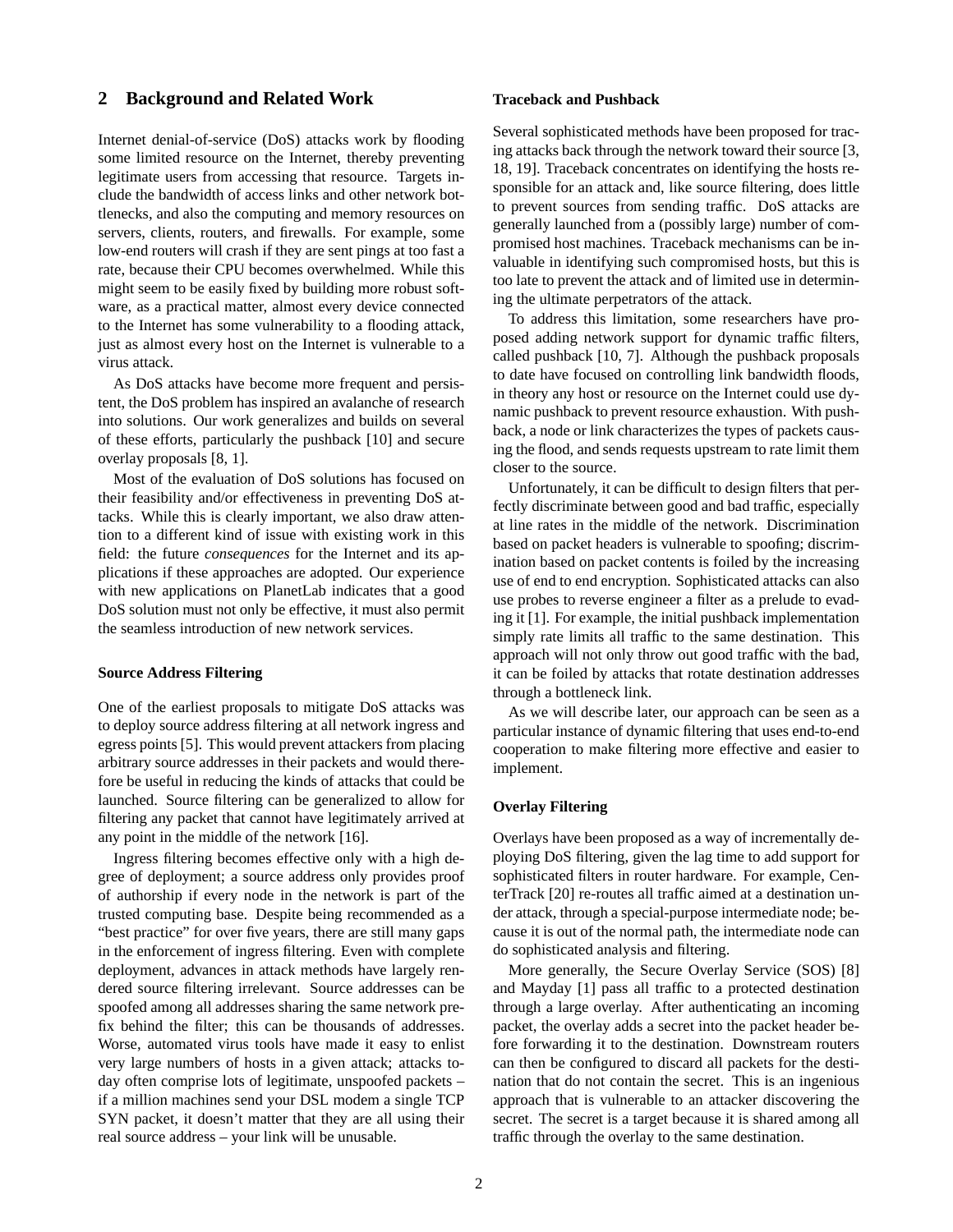Our approach has a similar flavor to SOS and Mayday, in that we also include a nonce token in every packet as a lightweight authenticator. However, in our system, tokens are transient and limited in scope to a single sourcedestination path. This limits the damage that can occur when one of the tokens is discovered by an attacker. Unlike overlays, our system uses regular Internet routes; ISPs have policy control over routing using BGP in the same manner that they depend on today. We also target dynamic communication patterns, instead of just static pre-approved ones.

Many of the differences between our approach and that of SOS and Mayday are due to a difference in goals; they attempt to filter unwanted packets using existing network router hardware, and we explore the case where we are free to redesign the Internet to be architecturally more resistant to DoS attacks.

### **Anomaly Detection**

Perhaps the most active area of DoS prevention work is anomaly detection [2, 6, 11]. Rule-based or statistical techniques are used to classify traffic patterns as as friendly or malicious. Malicious traffic causes a number of actions to be performed, such as raising alarms, installing network filters, and sending automatically generated emails to the administrators at sites suspected of generating the traffic. The argument has been made that only an automated response to a DoS attack or security intrusion can be fast enough to prevent damage or loss of service [14].

We have grave misgivings about the consequences of deploying such systems.

One of a large collection of PlanetLab "incidents" will serve to illustrate this. A network tomography project running on PlanetLab sent a small number of packets that were almost but not completely like traceroute to a few hosts in every BGP-visible prefix; only one organization (out of 10,000) complained, with an automated email message generated by an anomaly detection system. This caused 10% of PlanetLab sites to immediately disconnect their machines.

Ultimately, anomaly detection is not a sufficient response to the problem—the decision as to whether a particular flow is an attack or not needs to be made end-to-end at the application level. Worse, in the limit anomaly detection leads to closed systems as ISPs and sysadmins lock down everything that isn't completely standard in the arms race with attackers. Since the filter policies are typically secret and complaints sent out-of-band, a legitimate application developer may never know exactly why the traffic triggered an alert. How is an application to know, for example, the maximum rate that a low-end router can accept ping packets before crashing, if the router has no way of informing the sender of its resource limits? Innovation in the network in effect becomes a practical impossibility: a new application must be extraordinarily conservative in what it sends to avoid triggering a disproportionate response from system and network administrators.

# **3 Towards a Capability-Based Internet**

If we could start over, how would we re-design the Internet to be resistant to DoS attacks? Source authentication is insufficient – given the widespread success of virus attacks, knowing the source of a packet is potentially helpful but by no means a complete solution. Source authentication also provides no way for a fragile host to signal its resource limits. Rather, we argue that any complete solution to DoS attacks must give control over resource usage to the owner of the limited resource – the destination host and the intermediate links along the path. Further, any solution we consider should be open to new applications; the network should not be able to prevent two consenting hosts from exchanging packets, subject to resource constraints inside the network. Finally, the solution should be secure; no host distant from the path between source and destination should be able to disrupt their communication.

We argue that tokens, each representing a temporary single-use capability, issued by destinations, included in every packet, and enforced inside the network, provide a complete, open and secure solution to DoS attacks. Putting practical considerations aside, a conceptually simple scheme might be as follows. Each destination would generate certificates as tokens representing permission-tosend, each with a timestamp to limit hoarding of certificates, signed by the destination's private key. If every packet included a certificate, routers along the path could verify that the packet was recently requested by the destination, discarding those that were not and allowing the remainder to compete for bandwidth as usual. Certificates would be requested by a source, and granted by a destination, using a protected setup channel. Again ignoring practical considerations, we could extend this to allow administrative domains to protect their links from persistent overloading, by including the path in the certificate and requiring that every domain in the path countersign the certificate before it is considered valid. In this way, only legitimate traffic will be able to transit the network.

Our challenge, of course, is to design a solution which is not only complete, open and secure, but also feasible: scalable, able to implemented in today's technology, and incrementally deployable. The remainder of this paper considers this question of feasibility. While we are willing to trade silicon for increased robustness, the use of public key signature and verification is not likely to be viable on a per packet basis in the foreseeable future. Even assuming short signatures that cannot be broken for short periods of time (say 128 bit signatures using elliptic curve cryptography) such a scheme would involve considerably more computation than other kinds of security designs such as IPSEC and S-BGP. To be viable, any realistic scheme must involve far less computation and use as little packet space and router state as possible. Since we are dealing with denialof-service, the mechanisms must also not be vulnerable to attack themselves, e.g., by overloading.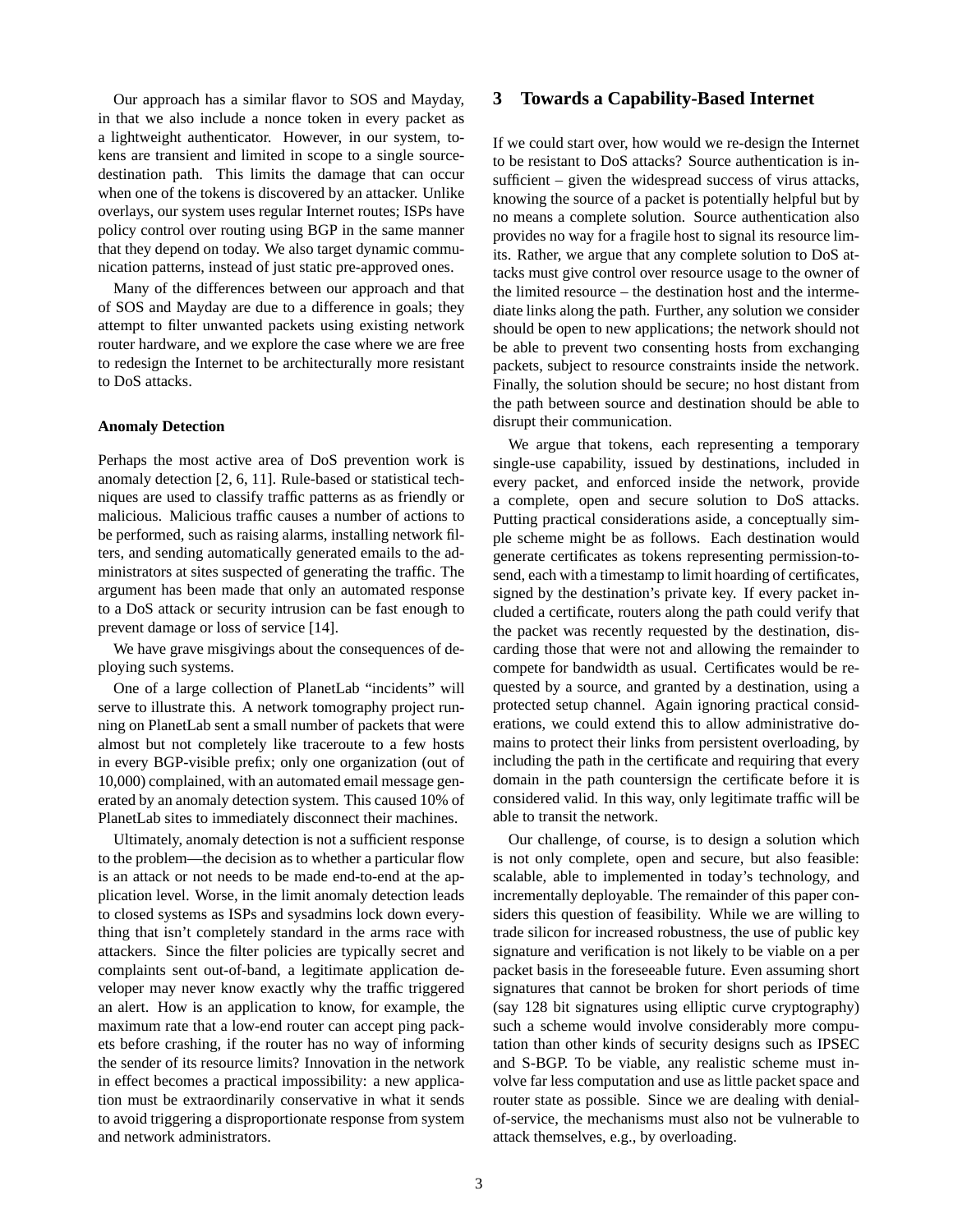# **4 Strawman Design**

The strawman design presented here is the basis of our argument that the capability approach is feasible. There are clearly more details to be considered to reduce the design to practice, along with much room for improvement. For example, we have not elaborated how to handle node failures other than an expectation of applying soft-state techniques. Nonetheless, we argue that the core mechanisms presented here achieve our goals: they do not impose unreasonable implementation requirements in terms of PKIs, packet overhead, etc. The strawman is unlike a "public key signature per packet" scheme in these respects.

Our strawman augments the existing Internet infrastructure with incrementally deployable Request-To-Send (RTS) servers coupled to "verification points" (VPs) which sit on the data path of Internet links. RTS servers are the means by which sources obtain tokens to send packets. They are co-located with BGP speakers at network boundaries and communicate in a hierarchy per destination. VPs perform access control by verifying the existence of a valid token in all non-RTS traffic. VPs can be "bump on the wire" boxes or implemented as part of router line cards (with which they share much functionality). They are deployed near RTS servers at network choke points, such as customer access links and BGP peering points. We describe the scheme in terms of the sequence of its operation from the point of view of a single source talking to a single destination.

### **Obtaining Permission to Send**

A source must obtain tokens before it can send a series of packets to a destination that participates in our scheme. RTS servers assist destinations in granting these tokens and prepare VPs for subsequent token checking.

Autonomous systems whose clients wish to have their inbound traffic filtered advertise the fact by annotating their BGP advertisements with a community attribute giving the (IP) address of their RTS server. As the BGP advertisement propagates across network boundaries, any AS in the path that wishes to mediate the communication adds its RTS server to the BGP advertisement, forming a chain of RTS servers from source to destination. RTS servers can thus be gradually deployed wherever they are found to be useful. Further, the security of RTS chains leverages the security of BGP advertisements; if an attacker can convince an upstream domain to accept a bogus BGP advertisement, connectivity is easily disrupted, making DoS trivial.

Sources can now discover a series of RTS servers through which to send their request; there is a hierarchy of RTS servers along the paths to each participating destination. A source obtains tokens by sending an RTS packet to the first RTS server on the path to the destination. This is relayed along the chain of RTS servers to the destination's RTS server, leaving soft-state in each server to allow the response to traverse the reverse path back to the client in a manner similar to RSVP, PIM and other protocols [21]. Note that, because they are coupled, the sequence of RTS servers corresponds to a sequence of VPs that will be traversed by regular packets sent by the source towards the destination.

RTS packets are sent via RTS servers rather than directly to the destination to protect the channel used to obtain tokens from flooding: RTS servers limit the RTS packets passed towards a destination prefix to a rate which is a small fraction of the destination's access bandwidth. The destination prefix advertises its token channel bandwidth via another BGP attribute. Combined with queue management at the RTS servers, this prevents any single network location from hogging the RTS channel. Note that unlike the current Internet, a distributed attack flooding the RTS channel has no effect on already established connections with valid tokens. Mission critical communication could, for example, always maintain valid tokens. Although we do not discuss it further here, the scheme could be extended to allow destinations programmable control over how their token channel bandwidth is allocated.

Eventually, an RTS packet will reach the destination. It must decide whether to allow the source to send further packets. We envision that simple policies of the form used today (which constrain communication patterns but do not prevent DoS) will be effective. For example, a site may allow incoming traffic from well-known remote locations or in response to outgoing traffic, or a public server may allow traffic from registered users or all sources with the same likelihood subject to an aggregate limit. All of these policies will provide some form of protection from DoS. How best to set these policies is a topic for future research.

If the destination decides to allow the source to send it packets, it mints capabilities by calculating a chain of K 64-bit one-way hash values  $h_1, \ldots, h_K$ . Many hash chains could be inexpensively pre-computed even for  $K \gg 1000$ , but in practice  $K < 100$  would be sufficient for most flows. The values  $h_i$  are capabilities; possession of each allows the client to send a limited number  $n$  of packets, e.g. 50, in the next t seconds, e.g. 10. The destination then sends the *last* hash value  $h<sub>K</sub>$ , along with a random 32-bit initial sequence value  $s_0$ , to the source via the chain of RTS servers. We explain the reason for using a hash chain shortly. Each RTS server remembers the values and associates them with the flow in the VP coupled to the RTS server. At this stage, the source and VPs along the path from source to destination have all received an initial capability.

### **Sending with Capabilities**

The source now has an initial capability  $h_K$  and is authorized to send  $n$  packets along the network path towards the destination within the next  $t$  seconds. Each packet is labeled with the capability itself and the associated sequence value. This labelling could be done in several ways: new header fields, IP options, a shim layer on top of IP, etc. Discussion of their relative merits is beyond the scope of this paper.

When each VP along the path receives a packet, it checks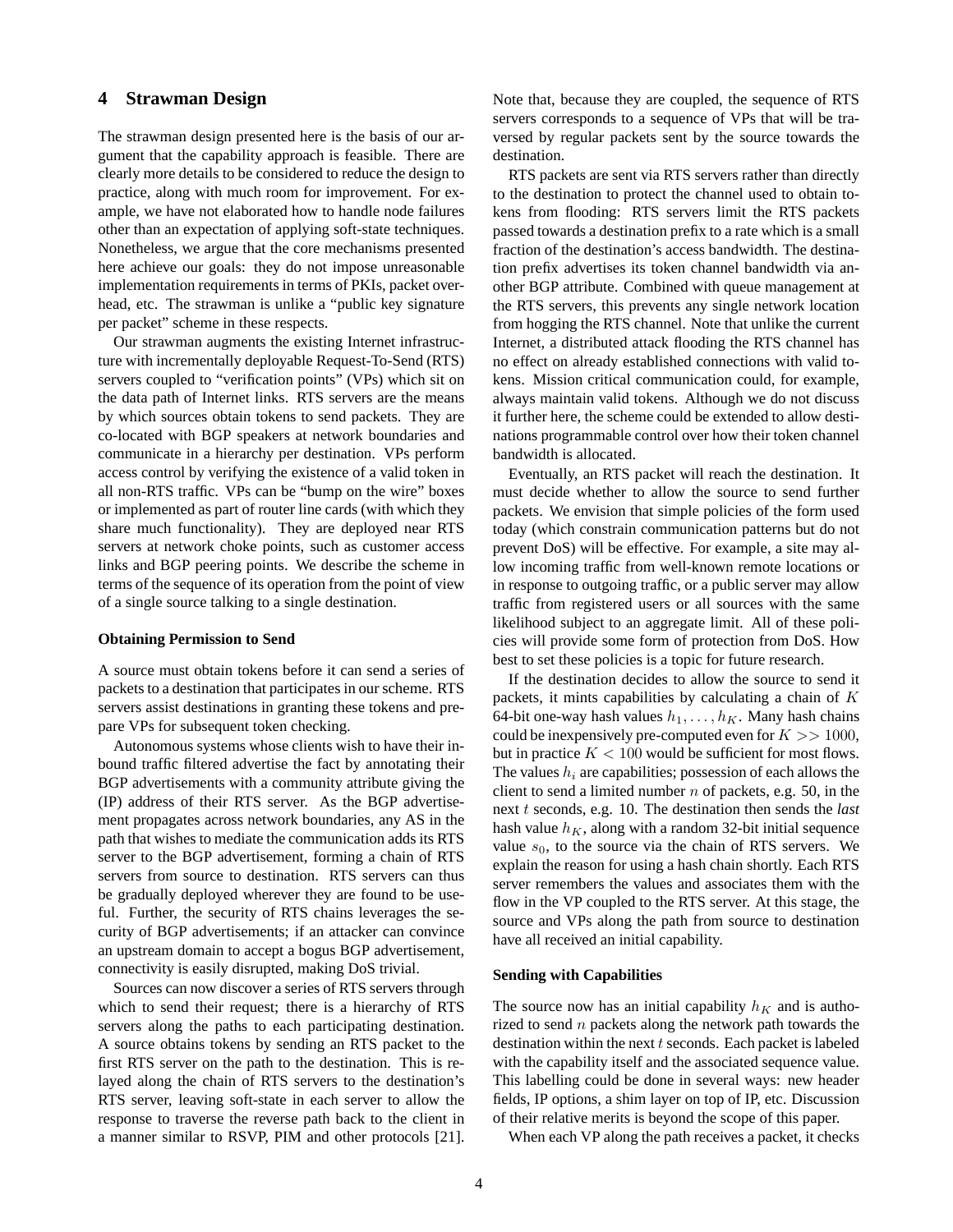the capability, sequence number, and flow identifiers (e.g. source and destination addresses) in its store of currently valid capabilities. If the capability is found and the parameters match, then the packet is forwarded and the count of times the capability has been used is increased; if the count has reached  $n$  or  $t$  seconds has passed then the capability is flushed from the VP. If a packet's token does not match a stored value, then the token is deemed invalid, meaning that the packet was never authorized or is no longer authorized, and it is discarded. Downstream bandwidth is thus reserved for packets with valid tokens.

All this assumes that attackers cannot reliably guess the capability values (and other parameters) sent to sources, and cannot snoop links along the path, since it is the simple possession of these values that provides authorization to use a network path. The choice of 64 bit hash values provides a space large enough that brute-force guessing attacks, where attackers send packets with random capabilities, are infeasible over the short period that the value is significant. In the second case, when attackers can snoop links, they by definition have access to the network path between source and destination and can disrupt communications even if the capability value is not known. Because tokens are specific to a given connection, the mechanism prevents snooping attackers from being able to use their knowledge to disrupt traffic on other, unrelated paths.

#### **Acquiring new capabilities in-band**

The above procedure provides the basic mechanism by which a destination can authorise the transmission of  $n$ packets from a particular source. We assume that the same procedure is independently used by the destination to authorize packets that are sent from it to the source, e.g., to carry the other half of a TCP connection. To send more packets, the source must acquire a new capability from the destination. This could be achieved by repeating the procedure, but doing so has drawbacks. It can potentially impose considerable load on both the destination RTS server and intermediate RTS/VP pairs. Furthermore, the connection setup procedure follows a network path which is symmetric with respect to the RTS server chain, and heavy usage of this path may be undesirable to carriers.

We avoid these problems as follows: after nearly  $n$  packets have been received by the destination, it can send the next capability  $h_{K-1}$  back to the source via the normal IP return path from destination to source (as opposed to the reverse path via RTS servers). This path will have already been authorized, e.g., to return ACKs in response to TCP packets received by the destination. After sending  $n$  packets using  $h<sub>K</sub>$ , the source switches to using  $h<sub>K−1</sub>$ , increments the sequence number, and continues to send to the destination.

It only remains for the VPs along the path to switch from  $h_K$  to  $h_{K-1}$ . The reason for using a hash chain should now be apparent: it provides auto-keying at VPs. When a VP receives a packet from a known flow but with an incremented sequence number and new token, it computes the hash of the new token to see if it matches the old capability. If so, the VP updates both its sequence number and capability for the flow. Note that to handle floods of bogus packets, the VP must be provisioned to do this for potentially every packet at line rate, even though the sequence number makes this worst case scenario unlikely. We don't see this as a problem: the gate count to perform a 64-bit one-way hash in hardware is, these days, insignificant compared to current operations performed by medium- to highend routers on packets, and the operation can be overlapped with route lookup. Packet reordering can also be handled by having VPs retain the previous capability until it has been exhausted.

With this combined scheme, the destination can authorize communications from a source once per epoch, yet retain the ability to selectively shut off any flow or client address within a window of  $n$  packets by simply not revealing the previous hash value in the chain.

### **Protecting RTS servers**

How do we protect RTS servers from DoS attacks on the channel reserved for RTS packets? Note that communications between RTS servers are tightly constrained: RTS servers should only receive requests from local clients (known through configuration) or adjacent RTS servers (known through BGP advertisements), and so network filtering can discard all other traffic to RTS servers. This can be conveniently implemented by VPs. One could also use quasi-static filtering rules installed at routers, in the same way that communication between BGP routers is protected today. This prevents attackers from blocking the RTS channel except in their immediate vicinity and provides "defence in depth": even if attackers compromise hosts, routers, VPs, or RTS servers themselves, the next filtering point along the forwarding path will limit the damage.

#### **Incremental Deployment**

A key motivation for our work is to enable organizations to cooperate in addressing DoS attacks, without relying on any new services to be provided by their ISPs. For example, suppose Intel and the University of Washington wanted to work together to ensure that no hosts in either organization participated in DoS attacks against the other. By setting up an RTS server and a VP at the ingress/egress router to each organization, and by advertising their participation through BGP, the two domains could guarantee that all traffic between them was validated. The edge VPs in this case would perform a network translation function, converting normal TCP connection requests into a token request to the remote RTS server. As an edge device, we believe a Gb/s VP can be assembled from commodity hardware combined with fast packet processing software [9].

Additional organizations could join simply by advertising their RTS servers, enabling them to control any unwanted traffic sourced at the participating sites. Since uni-